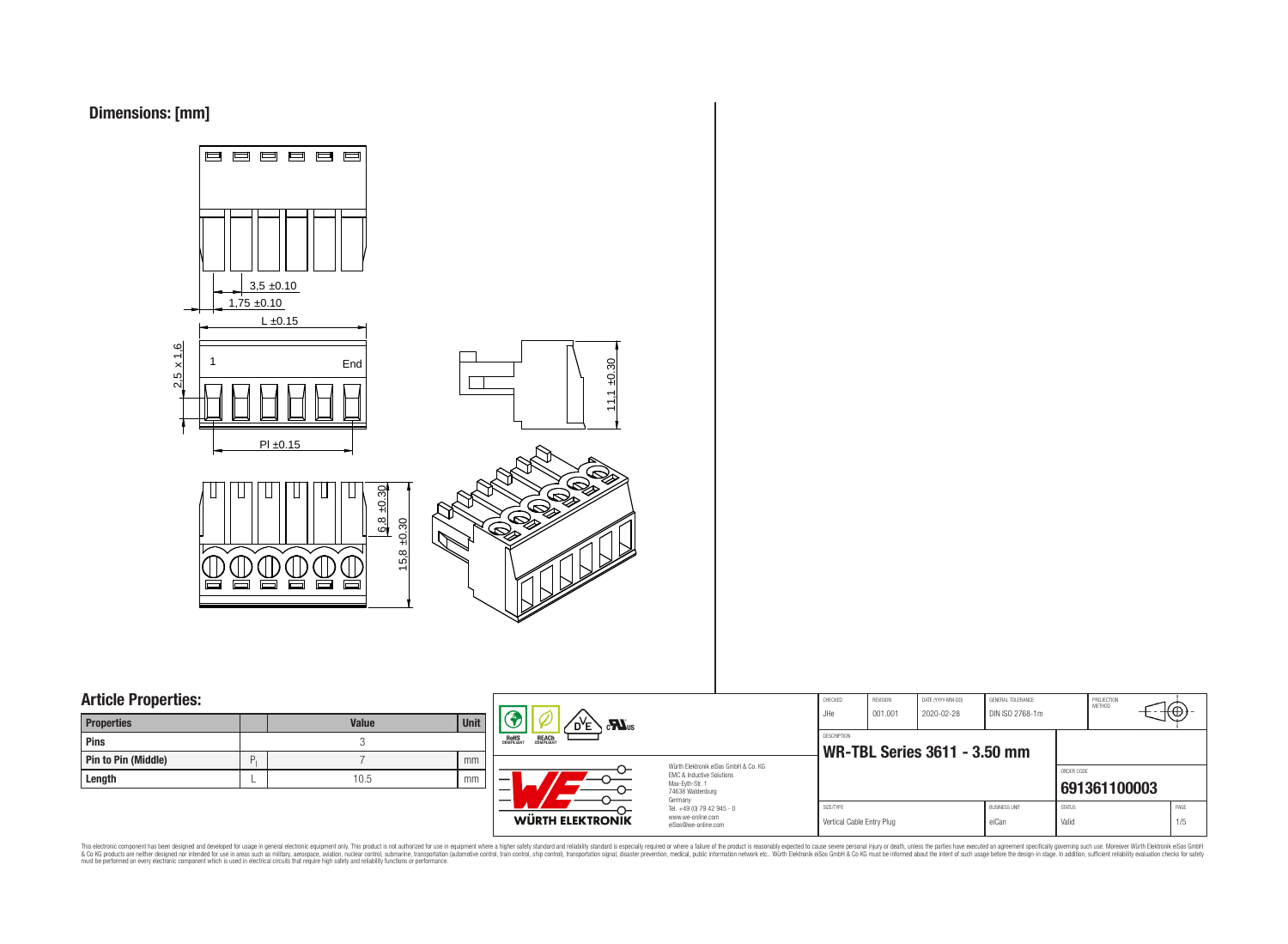## **Kind Properties:**

| <b>Properties</b> | <b>Value</b> | <b>Unit</b> |
|-------------------|--------------|-------------|
| <b>Pitch</b>      | ບ.∪          | mm          |

# **Material Properties:**

| <b>Insulator Material</b>            | PA66            |  |  |  |  |
|--------------------------------------|-----------------|--|--|--|--|
| <b>Insulator Flammability Rating</b> | $UL94V-0$       |  |  |  |  |
| <b>Insulator Color</b>               | Green           |  |  |  |  |
| <b>Contact Material</b>              | Phosphor Bronze |  |  |  |  |
| <b>Contact Plating</b>               | Tin over Nickel |  |  |  |  |
| <b>Cage Material</b>                 | <b>Brass</b>    |  |  |  |  |

## **General Information:**

| Operating Temperature | -40 up to +105 °C |
|-----------------------|-------------------|

# **Electrical Properties:**

| <b>Properties</b>              |  | <b>Value</b> | <b>Unit</b> | Tol.                      |      |
|--------------------------------|--|--------------|-------------|---------------------------|------|
|                                |  | cULus        | <b>VDE</b>  |                           |      |
| <b>Rated Current</b>           |  | 10           | 10.5        | $\boldsymbol{\mathsf{A}}$ |      |
| <b>Working Voltage</b>         |  | 300          | 300         | V(AC)                     |      |
| <b>Withstanding Voltage</b>    |  | 1600         | 2500        | V(AC)                     |      |
| <b>Contact Resistance</b><br>R |  | 20           | 20          | $m\Omega$                 | max. |

# **Mechanical Properties:**

| Wir<br>-----<br>enam<br>a i<br>ш<br><br>-9 |
|--------------------------------------------|
|--------------------------------------------|

## **Wire Properties:**

| <b>Properties</b>                  | <b>Value</b>                     |  |  |  |  |
|------------------------------------|----------------------------------|--|--|--|--|
| Solid Wire Section (AWG)           | 26 to 16 (AWG)                   |  |  |  |  |
| <b>Solid Wire Section (Metric)</b> | 0.129 to 1.31 (mm <sup>2</sup> ) |  |  |  |  |

# **Wire Properties:**

| <b>Properties</b>                     | <b>Value</b>                       |              |  |  |  |
|---------------------------------------|------------------------------------|--------------|--|--|--|
| <b>Stranded Wire Section (AWG)</b>    | 26 to 16 (AWG)                     |              |  |  |  |
| <b>Stranded Wire Section (Metric)</b> | $0.129$ to 1.31 (mm <sup>2</sup> ) |              |  |  |  |
| <b>Tightening Torque</b>              | 0.25                               | $N^{\star}m$ |  |  |  |

## **Certification:**

| <b>RoHS Approval</b>  | Compliant [ 2011/65/EU&2015/863 ]     |  |  |  |  |  |
|-----------------------|---------------------------------------|--|--|--|--|--|
| <b>REACh Approval</b> | Conform or declared [ (EC)1907/2006 ] |  |  |  |  |  |
| <b>VDE Approval</b>   | 40023195                              |  |  |  |  |  |
| cULus Approval        | F315414                               |  |  |  |  |  |
|                       |                                       |  |  |  |  |  |

# **Packaging Properties:**

|  | נטכ |
|--|-----|
|  |     |

|  | 3<br>$\mathbf{r}$                                                                                                                                                                |                                                                        | CHECKED<br>JHe                                     | <b>REVISION</b><br>001.001 | DATE (YYYY-MM-DD)<br>2020-02-28 | <b>GENERAL TOLERANCE</b><br>DIN ISO 2768-1m |                        | PROJECTION<br>METHOD | ₩           |  |
|--|----------------------------------------------------------------------------------------------------------------------------------------------------------------------------------|------------------------------------------------------------------------|----------------------------------------------------|----------------------------|---------------------------------|---------------------------------------------|------------------------|----------------------|-------------|--|
|  | <b>REACH</b><br>COMPLIANT<br>ROHS<br>COMPLIANT<br>Würth Elektronik eiSos GmbH & Co. KG<br><b>EMC &amp; Inductive Solutions</b><br>Max-Eyth-Str. 1<br>74638 Waldenburg<br>Germany |                                                                        | DESCRIPTION<br><b>WR-TBL Series 3611 - 3.50 mm</b> |                            |                                 |                                             |                        |                      |             |  |
|  |                                                                                                                                                                                  |                                                                        |                                                    |                            |                                 |                                             | ORDER CODE             | 691361100003         |             |  |
|  | WÜRTH ELEKTRONIK                                                                                                                                                                 | Tel. +49 (0) 79 42 945 - 0<br>www.we-online.com<br>eiSos@we-online.com | SIZE/TYPE<br>Vertical Cable Entry Plug             |                            |                                 | <b>BUSINESS UNIT</b><br>eiCan               | <b>STATUS</b><br>Valid |                      | PAGE<br>2/5 |  |

This electronic component has been designed and developed for usage in general electronic equipment only. This product is not authorized for subserved requipment where a higher selection equipment where a higher selection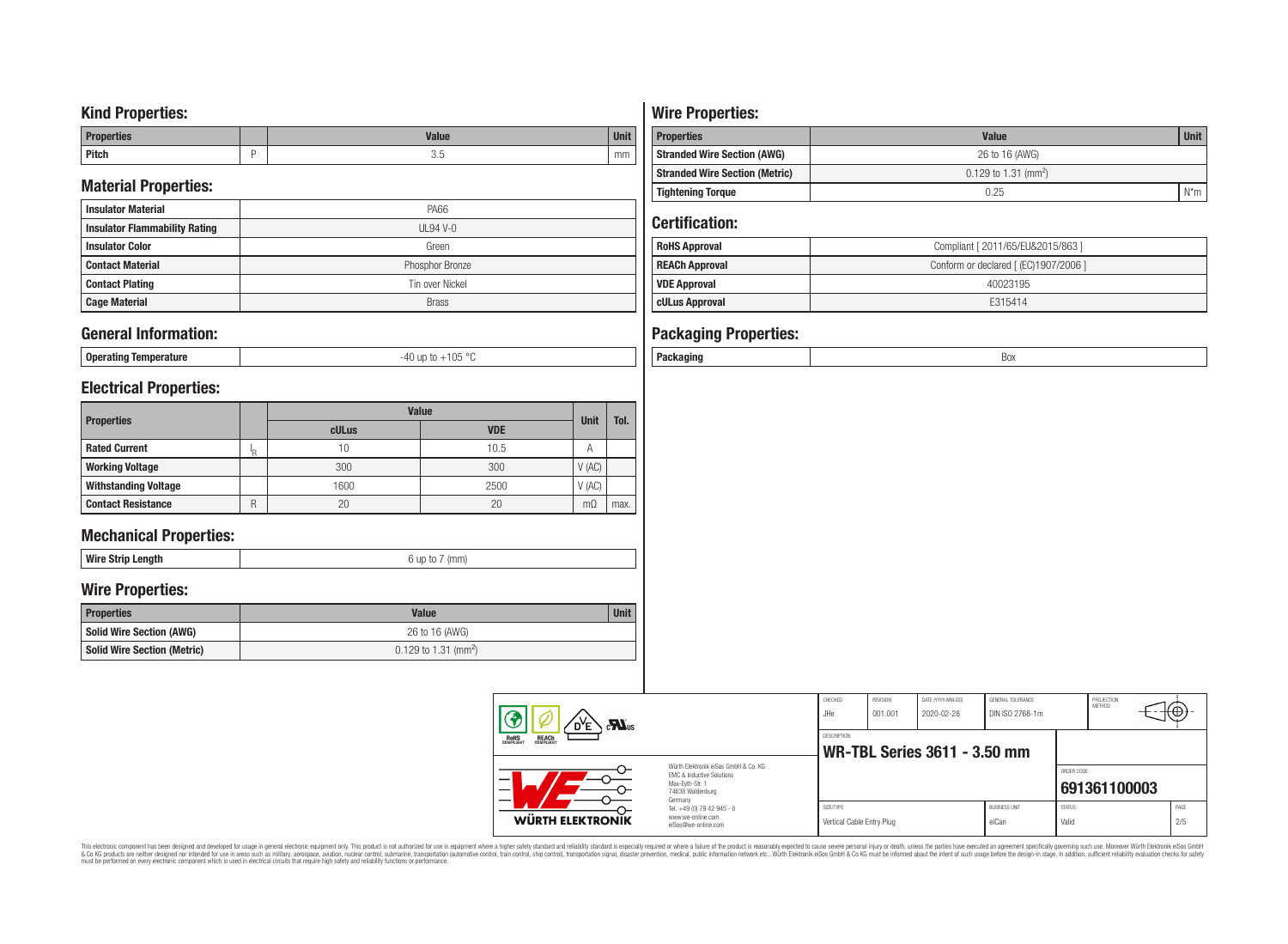



**WR-TBL Series 3611 - 3.50 mm** ORDER CODE **[691361100003](https://katalog.we-online.de/en/em/WR-TBL/691361100003)** Germany Tel. +49 (0) 79 42 945 - 0 SIZE/TYPE BUSINESS UNIT STATUS PAGE www.we-online.com WÜRTH ELEKTRONIK Vertical Cable Entry Plug eiCan values and the Valid valid values of the Subset of the Subset of the Subset of the Subset of the Subset of the Subset of the Subset of the Subset of the Subset of the Subset of the Subset of eiSos@we-online.com

PROJECTION<br>METHOD

łΘ

This electronic component has been designed and developed for usage in general electronic equipment only. This product is not authorized for subserved requipment where a higher selection equipment where a higher selection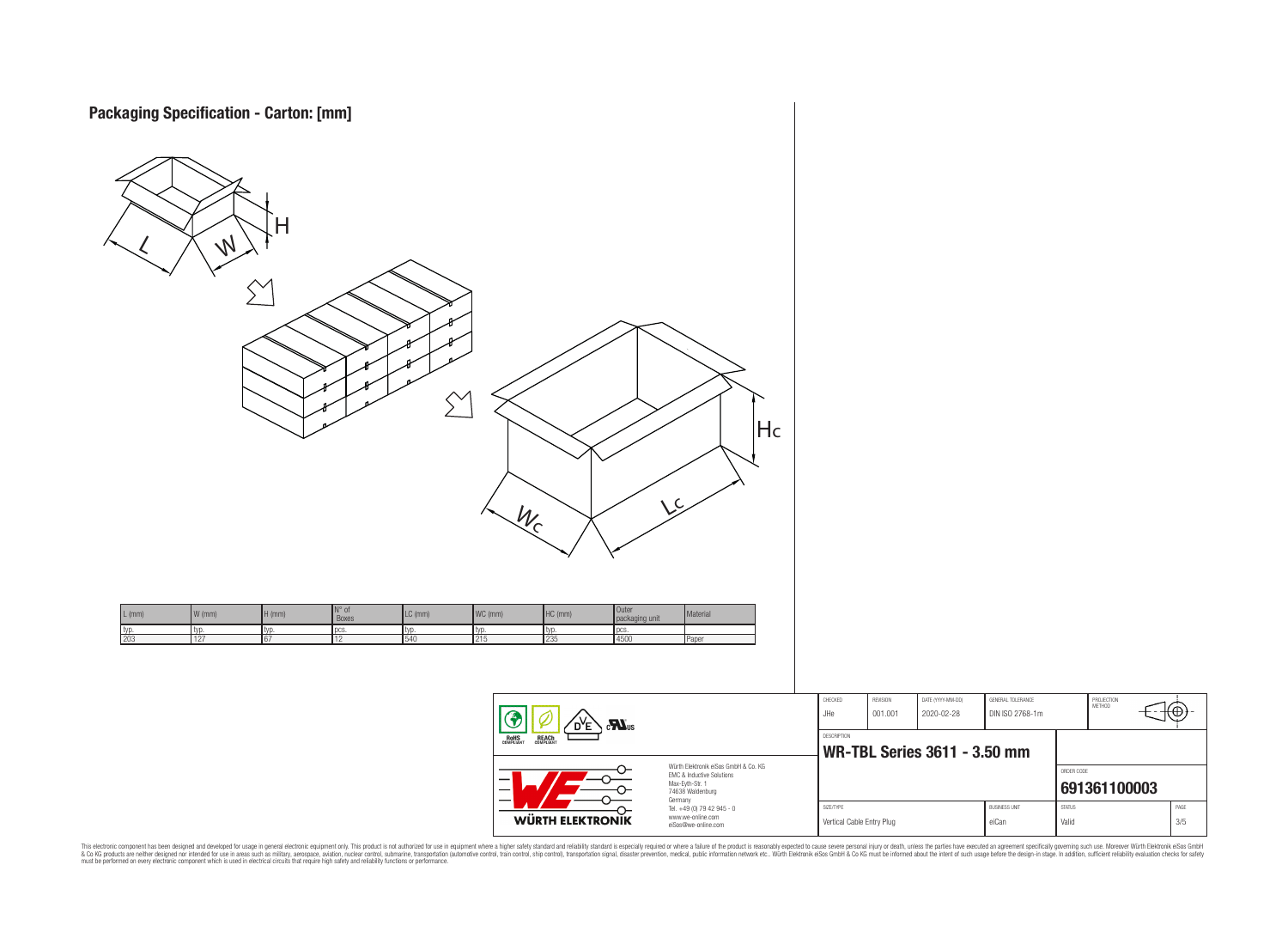## **Cautions and Warnings:**

## **The following conditions apply to all goods within the product series of the Connectors of Würth Elektronik eiSos GmbH & Co. KG:**

### **General:**

- This mechanical component is designed and manufactured for use in general electronic equipment.
- Würth Elektronik must be asked for written approval (following the PPAP procedure) before incorporating the components into any equipment in fields such as military, aerospace, aviation, nuclear control, submarine, transportation (automotive control, train control, ship control), transportation signal, disaster prevention, medical, public information network, etc. where higher safety and reliability are especially required and/or if there is the possibility of direct damage or human injury.
- Mechanical components that will be used in safety-critical or high-reliability applications, should be pre-evaluated by the customer.
- The mechanical component is designed and manufactured to be used within the datasheet specified values. If the usage and operation conditions specified in the datasheet are not met, the component may be damaged or dissolved.
- Do not drop or impact the components, the component may be damaged.
- Prevent any damage or scratches on the component, especially on the actuator.
- Direct mechanical impact to the product shall be prevented (e.g overlapping of the PCB's).
- Würth Elektronik products are qualified according to international standards, which are listed in each product reliability report. Würth Elektronik does not warrant any customer qualified product characteristics beyond Würth Elektroniks' specifications, for its validity and sustainability over time.
- The responsibility for the applicability of the customer specific products and use in a particular customer design is always within the authority of the customer. All technical specifications for standard products do also apply to customer specific products.
- The mechanical component is designed to be used along with Würth Elektronik counterparts and tools. Würth Elektronik cannot ensure the reliability of these components while being used with other products.

### **Product Specific:**

#### Soldering:

- The solder profile must comply with the technical product specifications. All other profiles will void the warranty.
- All other soldering methods are at the customers' own risk.

#### Cleaning and Washing:

- Washing agents used during the production to clean the customer application might damage or change the characteristics of the component, body, pins and termination. Washing agents may have a negative effect on the long-term functionality of the product.
- Using a brush during the cleaning process may deform function relevant areas. Therefore, we do not recommend using a brush during the PCB cleaning process.

#### Potting and Coating:

• If the product is potted in the customer application, the potting material might shrink or expand during and after hardening. Shrinking could lead to an incomplete seal, allowing contaminants into the components. Expansion could damage the components. We recommend a manual inspection after potting or coating to avoid these effects.

### **Storage Conditions:**

- A storage of Würth Elektronik products for longer than 12 months is not recommended. Within other effects, the terminals may suffer degradation, resulting in bad solderability. Therefore, all products shall be used within the period of 12 months based on the day of shipment.
- Do not expose the components to direct sunlight.
- The storage conditions in the original packaging are defined according to DIN EN 61760-2.
- The storage conditions stated in the original packaging apply to the storage time and not to the transportation time of the components.

### **Handling:**

- Do not repeatedly operate the component with excessive force. It may damage or deform the component resulting in malfunction.
- In the case a product requires particular handling precautions, in addition to the general recommendations mentioned here before, these will appear on the product datasheet.

These cautions and warnings comply with the state of the scientific and technical knowledge and are believed to be accurate and reliable. However, no responsibility is assumed for inaccuracies or incompleteness.

| 3<br>$\sum_{\mathbf{u}}$<br>ROHS<br>COMPLIANT<br><b>REACH</b><br>COMPLIANT                                          |                                                                        | CHECKED<br>.JHe                        | REVISION<br>001.001 | DATE (YYYY-MM-DD)<br>2020-02-28     | GENERAL TOLERANCE<br>DIN ISO 2768-1m |                        | PROJECTION<br><b>METHOD</b> |             |
|---------------------------------------------------------------------------------------------------------------------|------------------------------------------------------------------------|----------------------------------------|---------------------|-------------------------------------|--------------------------------------|------------------------|-----------------------------|-------------|
|                                                                                                                     |                                                                        | <b>DESCRIPTION</b>                     |                     | <b>WR-TBL Series 3611 - 3.50 mm</b> |                                      |                        |                             |             |
| Würth Flektronik eiSos GmbH & Co. KG<br>FMC & Inductive Solutions<br>Max-Evth-Str. 1<br>74638 Waldenburg<br>Germany |                                                                        |                                        |                     |                                     |                                      | ORDER CODE             | 691361100003                |             |
| <b>WÜRTH ELEKTRONIK</b>                                                                                             | Tel. +49 (0) 79 42 945 - 0<br>www.we-online.com<br>eiSos@we-online.com | SIZE/TYPE<br>Vertical Cable Entry Plug |                     |                                     | <b>BUSINESS UNIT</b><br>eiCan        | <b>STATUS</b><br>Valid |                             | PAGE<br>4/5 |

This electronic component has been designed and developed for usage in general electronic equipment only. This product is not authorized for use in equipment where a higher safety standard and reliability standard si espec & Ook product a label and the membed of the seasuch as marked and as which such a membed and the such assume that income in the seasuch and the simulation and the such assume that include to the such a membed and the such